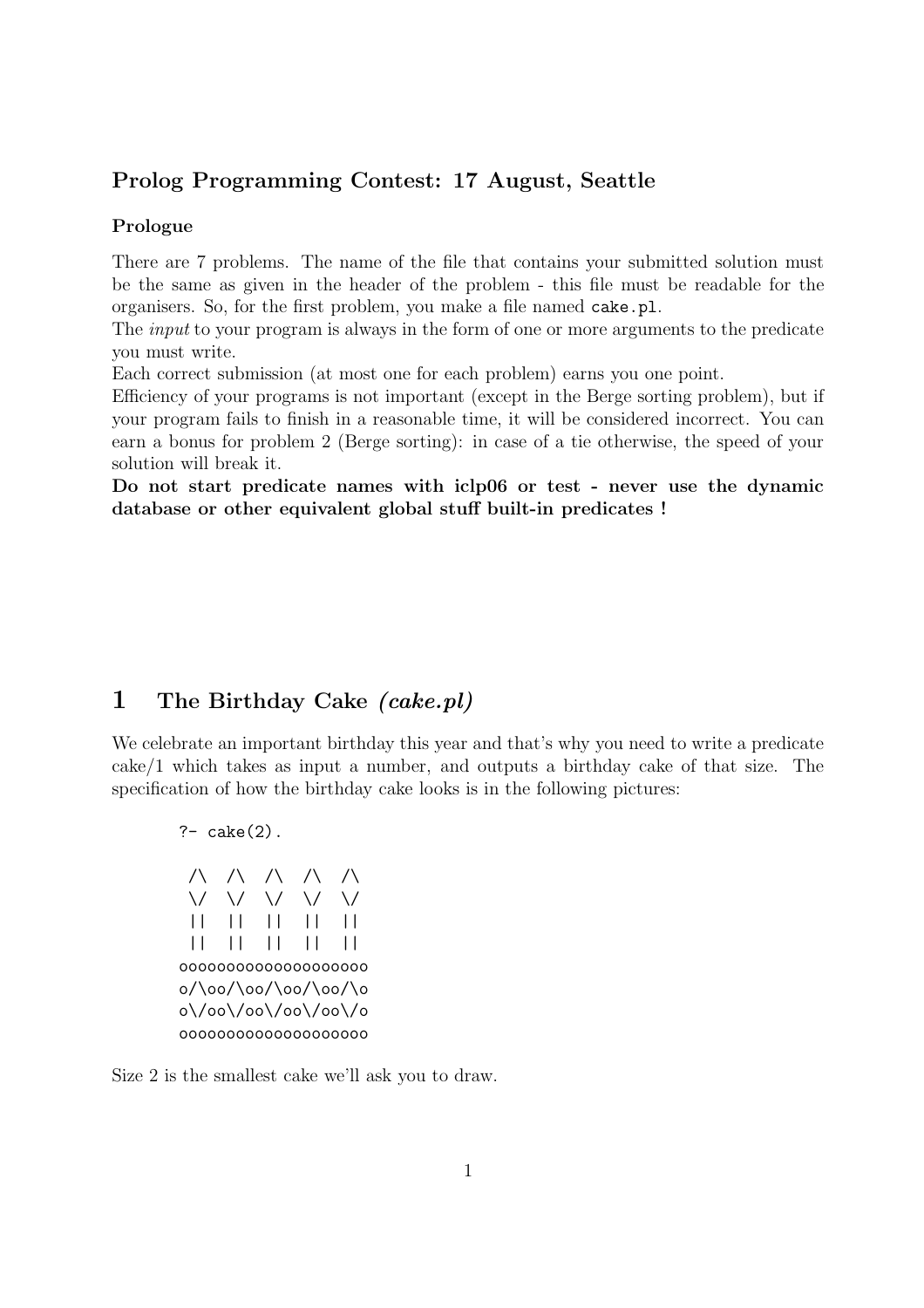$? - \text{ cake}(3)$ .

| $\setminus$                    | ∨ | ∨                              | ∨ | ∖ / |
|--------------------------------|---|--------------------------------|---|-----|
|                                |   |                                |   |     |
|                                |   |                                |   |     |
|                                |   |                                |   |     |
|                                |   |                                |   |     |
|                                |   |                                |   |     |
|                                |   | oo/\oooo/\oooo/\oooo/\oooo/\oo |   |     |
|                                |   | 0/xx\00/xx\00/xx\00/xx\00/xx\0 |   |     |
|                                |   | 0\xx/00\xx/00\xx/00\xx/00\xx/0 |   |     |
|                                |   | oo\/oooo\/oooo\/oooo\/oooo\/oo |   |     |
| 000000000000000000000000000000 |   |                                |   |     |

As you can see, a birthday cake has 5 candles (one for each decade) and their size is directly related to the input to cake/1. So is the number of layers of the cake. We wish those concerned a happy birthday !

Just so that you know you are on the right track, here is another example cake:

?- cake(4).

| 000/\000000/\000000/\000000/\000000/\000 |  |  |  |  |
|------------------------------------------|--|--|--|--|
| 00/xx\0000/xx\0000/xx\0000/xx\0000/xx\00 |  |  |  |  |
| 0/xxxx\00/xxxx\00/xxxx\00/xxxx\00/xxxx\0 |  |  |  |  |
| 0\xxxx/00\xxxx/00\xxxx/00\xxxx/00\xxxx/0 |  |  |  |  |
| 00\xx/0000\xx/0000\xx/0000\xx/0000\xx/00 |  |  |  |  |
| 000\/000000\/000000\/000000\/000000\/000 |  |  |  |  |
|                                          |  |  |  |  |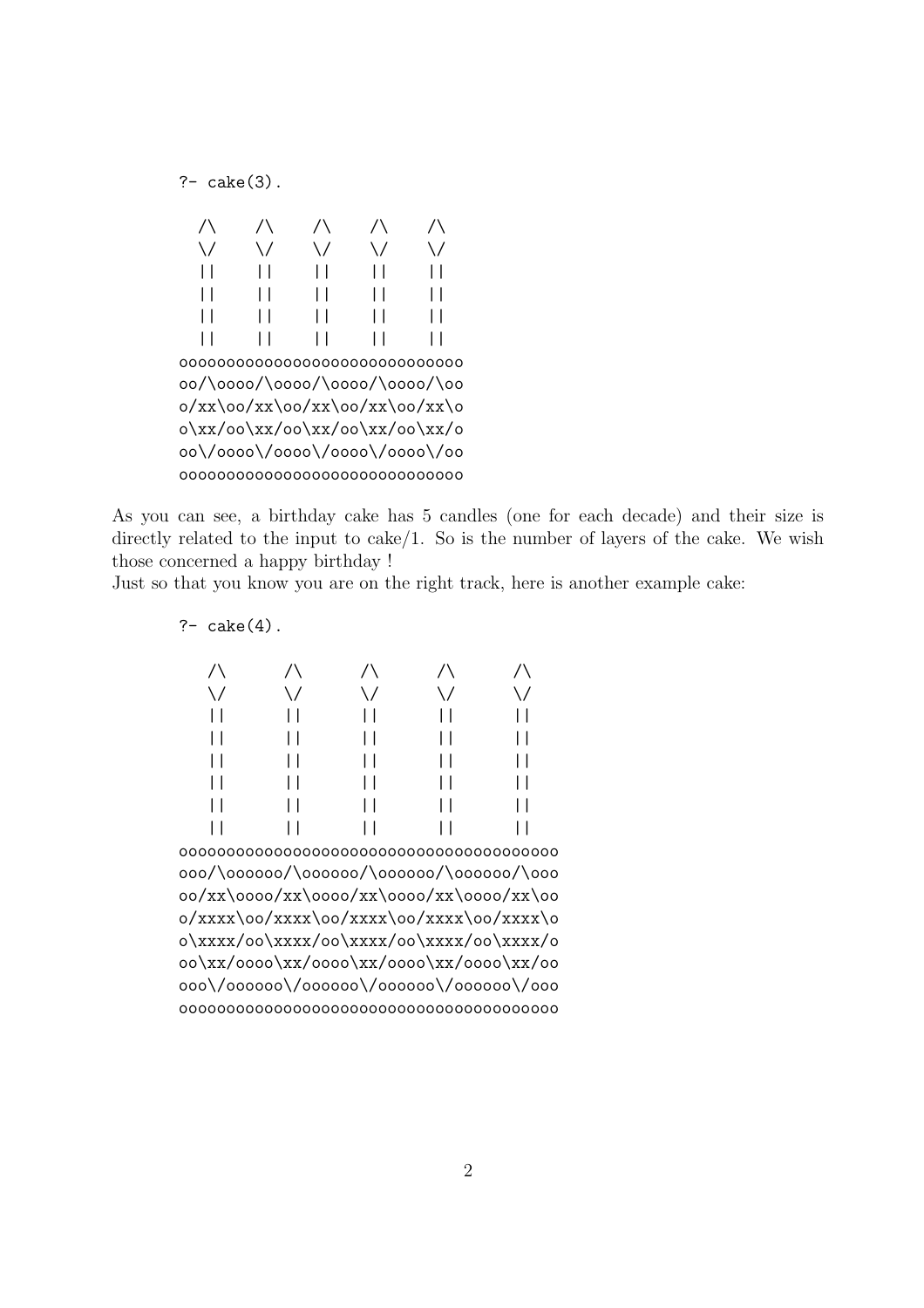# 2 Berge Sorting *(berge.pl)*

N pegs are in adjacent peg holes. If N is even, there are as many black pegs as white pegs. If  $N$  is odd, there is one more white peg. The pegs are placed so that the colours alternate and the leftmost peg is white. For  $N = 5$ , Figure 1 should make sense now.



Figure 1: Alternating white-black pegs and some empty ones

The peg holes actually extend to the right as far as you want: in picture, such empty peg holes are shaded. You can move pegs as follows: pick up to adjacent pegs, and move them (without altering their order) to two adjacent empty peg holes. The goal is to Berge sort the pegs, meaning that through a series of moves, the pegs are in adjacent holes, and all white pegs are to the left of all the black pegs (or the other way around). Figure 2 should give you an idea of how this can be done:



Figure 2: Moves that sort the pegs

Note that in this figure, sorting is done in 3 steps: that's optimal. In general, one needs at most  $(N+1)/2$  steps and there is also a known upper-bound on the number of extra empty pegs you need to achieve this - all this is true for  $N > 4$  - but the latter should not worry you: we'll provide you with enough of these empty peg holes. This upper bound on the minimal number of steps required to Berge sort is quite amazing given the fact that half of the black pegs are in the wrong position, and so are half of the white pegs, and you can move only two pegs in one step !

You represent a sequence of peg holes with pegs, as for example:

#### [white,empty,empty,black,white,black,white,empty]

That is the representation of the second row in Figure 2. You write a predicate bsort/2 which takes as input an initial configuration, like

#### ?- bsort([white,black,white,black,white,empty,empty,empty],L).

(note that it has enough empty peg holes - actually one more than you really need). bsort/2 unifies its second argument with a list of all the configurations (including the initial one) you go through while Berge-sorting the initial one - and up to the sorted one. For the example above, this would be: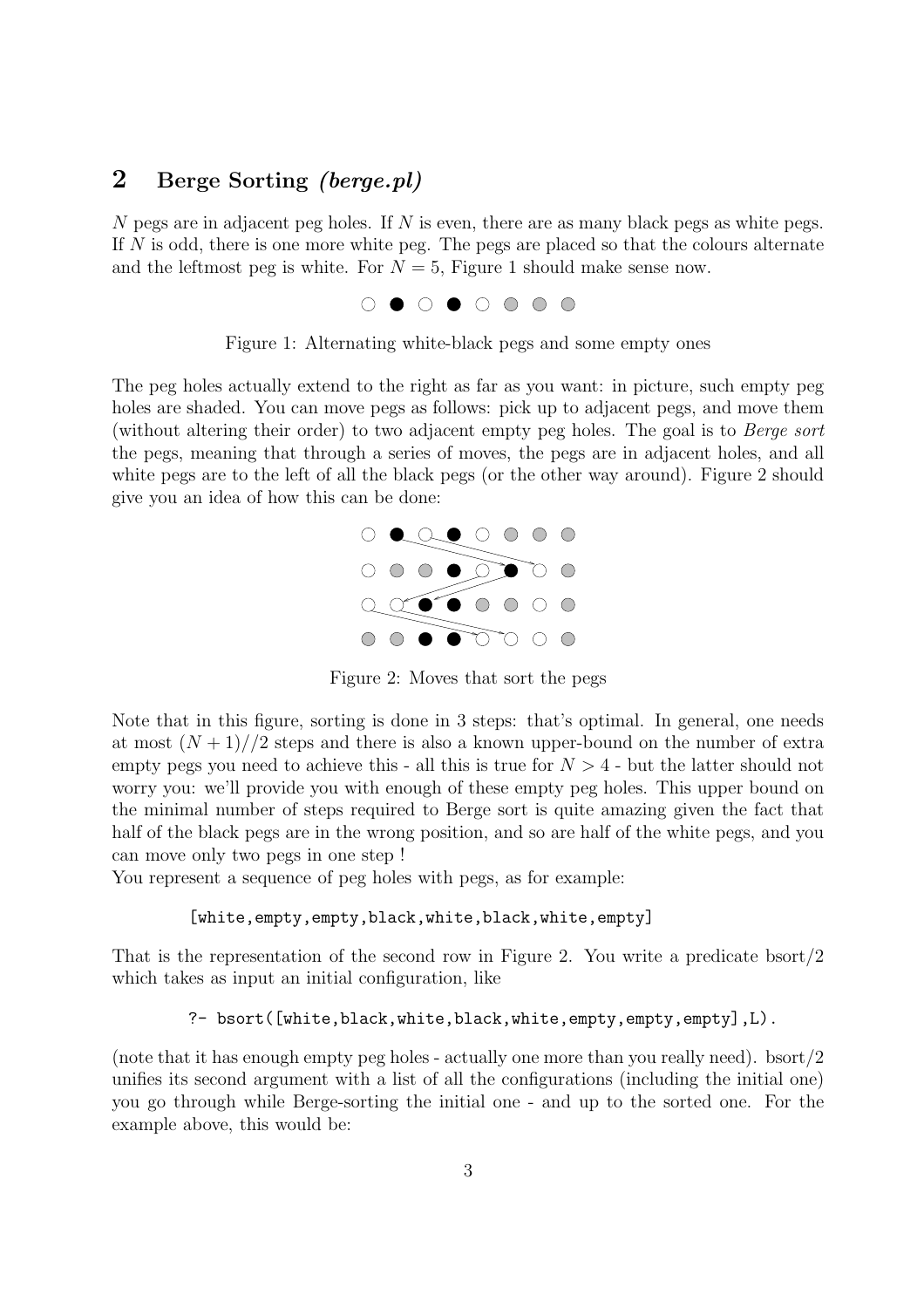$L =$ 

[[white,black,white,black,white,empty,empty,empty] [white,empty,empty,black,white,black,white,empty] [white,white,black,black,empty,empty,white,empty] [empty,empty,black,black,white,white,white,empty]]

Your solution must have the minimal number of steps. For most  $N$ , there is not a unique optimal solution: just give us one.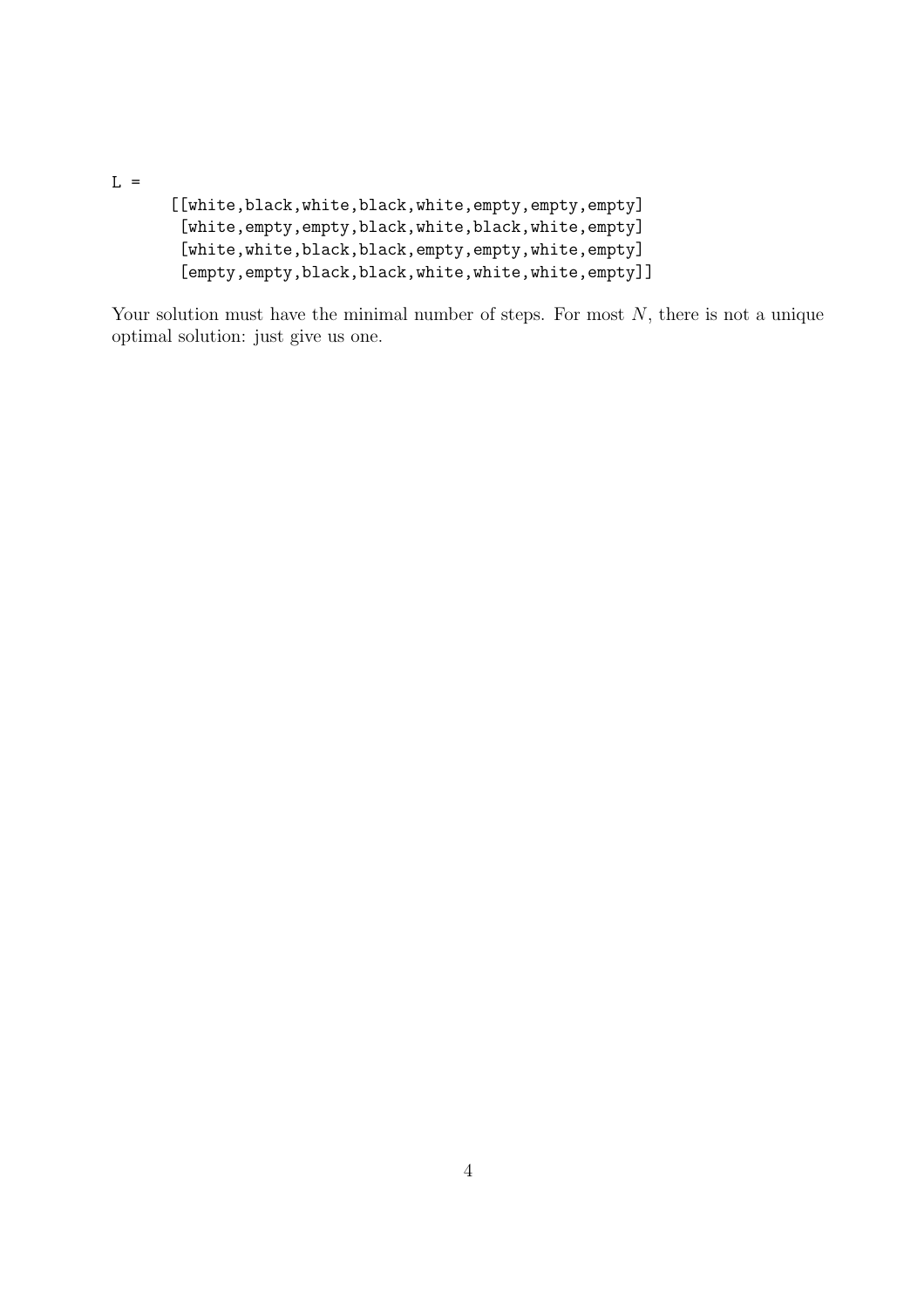#### 3 Hereditary Base Notation hbn.pl

You can denote any number in base 3 notation, e.g.  $16_{10} = 121_3$  and we can alternatively write this as  $16 = 3^2 + 2 \times 3^1 + 1$  (where all numbers are written in their base 10 notation). You might quibble with us about whether also  $16 = 1 * 3^2 + 2 * 3^1 + 1 * 3^0$  is ok, and we agree: that's ok too, as well as some other forms. The essence is: it is a sum of (different) powers of 3 and factors in front are smaller than 3. Now take a larger number, e.g. 2187, then you get  $2187 = 3<sup>7</sup>$  and now we have used a number larger than 3, and we don't want that: we replace that 7 by a sum of powers of 3 - you know how that works now. So since  $7 = 1 + 2 * 3^1$  we get:  $2187 = 3^{1+2*3^1}$ . And  $6561 = 3^{2*3^1+2}$ . So, once you have done that recursively for a given number w.r.t. some base, you get its hereditary base notation. We want you to write a predicate hbn/3 which takes as input a number and a base, and unifies its third argument with the number's hereditary base notation w.r.t. the given base. The Prolog representation of a hereditary base notation is as follows:

- a sum of things is represented by a list of these things since addition is commutative, the order does not matter; so  $(a+b+c)$  is represented by  $[a,b,c]$  or  $[b,a,c]$ ...
- the arithmetic expression  $X<sup>Y</sup>$  is represented by the Prolog term A  $\hat{ }$  B; in a hbn, the only exponentiation happens to the base, so, A is always equal to the given base; B is the hbn of Y
- the arithmetic expression  $X * Y$  is represented by the Prolog term  $X * A$ ; since X is always smaller than the base, X is just this number; and A is the hbn of Y (which is always a power of the base)
- a single number smaller than the base is represented by itself or by a list containing only the number

These rules are a nondeterministic specification of how an hbn should look as a Prolog term. So, some examples might be useful:

?-  $hbn(10, 4, L)$ .  $L = [2, 2 * 4 \hat{ } ]$ ?- hbn(7625597484987,3,L).  $L = [1 * 3 \hat{ } [1 * 3 \hat{ } ]$  [1 \* 3 ^ [1 \* 3 ^ [1]]]]

The last answer may also be written as

 $L = [3 \hat{ } (3 \hat{ } (3 \hat{ } )$ 

and some other forms would also do.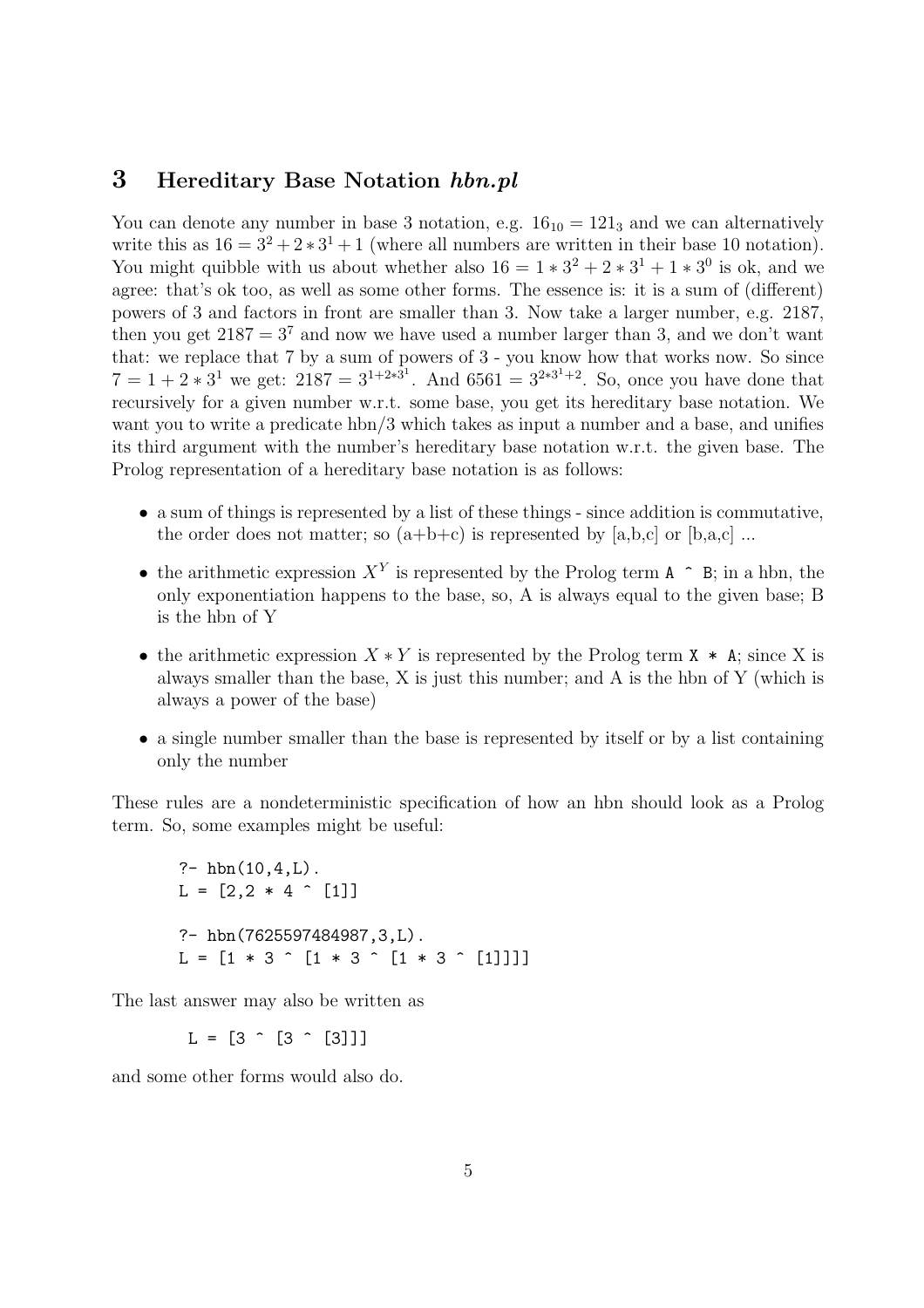## 4 The Goodstein sequence *goodstein.pl*

You probably should first tackle problem 3, but read on to know why ...

Once you have written the hbn predicate from problem 3, you can implement the Goodstein sequence generator. You are given a number and a base - e.g. 4 and 2. Start with computing its hbn - this gives you (in normal representation - not the one of the previous problem)  $2<sup>2</sup>$ . Add 1 to the base - you get the new base 3. Change in the current hbn every occurrence of the old base to the new base. You get 3 3 (which is equal to 27). Now subtract 1 and make the hbn in the **new** base - giving you  $26 = 2 \times 3^2 + 2 \times 3^1 + 2$ . Repeat ... Let's do this a couple of times more and in a table

| value | base                 | hbn                     | new  | changed                 | 1 subtracted        | new      |
|-------|----------------------|-------------------------|------|-------------------------|---------------------|----------|
|       |                      |                         | base | hbn                     |                     | value    |
|       | $\ddot{\phantom{0}}$ |                         | 3    | 25                      | $2*3^2+2*3^1+2$     | 26       |
| 26    | ച                    | $2*3^2+2*3^1+2$         |      | $2*4^2+2*4^1+2$         | $2*4^2+2*4^1+1$     | 41       |
| 41    |                      | $2 * 4^2 + 2 * 4^1 + 1$ | 5    | $2 * 5^2 + 2 * 5^1 + 1$ | $2 * 5^2 + 2 * 5^1$ | 60       |
| 60    |                      | $2 * 5^2 + 2 * 5^1$     | 6    | $2 * 6^2 + 2 * 6^1$     | $\cdots$            | $\cdots$ |

The numbers in the value column form are the first 4 of the Goodstein sequence with seed 4 and base 2: G(4,2). We want you to write a predicate goodstein/4 that takes a seed S, a base B and a number N, and produces in a list the first N elements of G(S,B). So for instance:

 $?$ - goodstein $(4, 2, 4, L)$ .  $L = [4, 26, 41, 60]$ ?-  $good(10, 2, 9, L)$ .

L = [10,83,1025,15625,279935,4215754,84073323,1937434592,50000555551]

You might think that Goodstein sequences have elements that grow forever, but Goodstein proved (in 1944 !) that every sequence (whichever seed and base) eventually becomes zero: you can always stop there. We'll test your program only with positive S, B and N.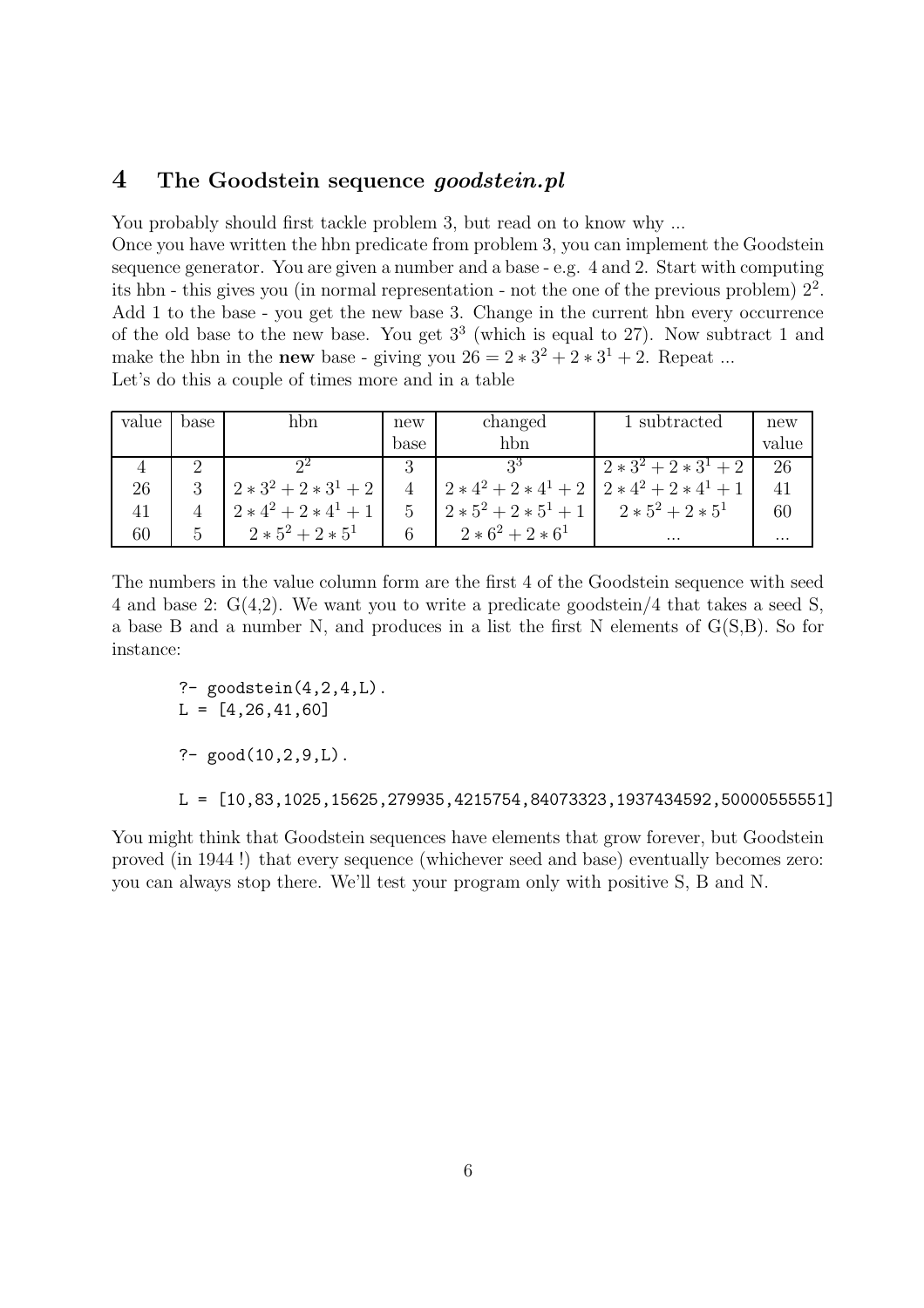## 5 Von Koch's snowflake (snow.pl)

You certainly know the von Koch snowflake, but just to be sure, this is about a sequence of pictures which starts with a triangle and where each next picture can be seen as a variation on the previous one ... too cumbersome to explain this in detail. Look at Figure 3 and you see the initial triangle (a level 1 snowflake), and the next three levels of von Koch snowflakes.



Figure 3: 4 levels of von Koch snowflakes

Instructions for drawing a level 1 snowflake can be simply represented by [60, −60, 180]. These are just the angles (with a horizontal line) of line segments of the triangle, as you go along drawing the triangle starting at the leftmost corner and going clock wise. It is implicit that all line segments are of equal length. Your predicate snowflake/2 should take as first argument an N, the level of a snowflake, and unify its argument with the instructions for drawing an N level Koch snowflake in the prescribed manner. So for instance

?- snowflake(1,L). L = [60,-60,180] ?- snowflake(2,L). L = [60,120,0,60,-60,0,-120,-60,180,-120,120,180]

Angles should always be in the range ]-180,180].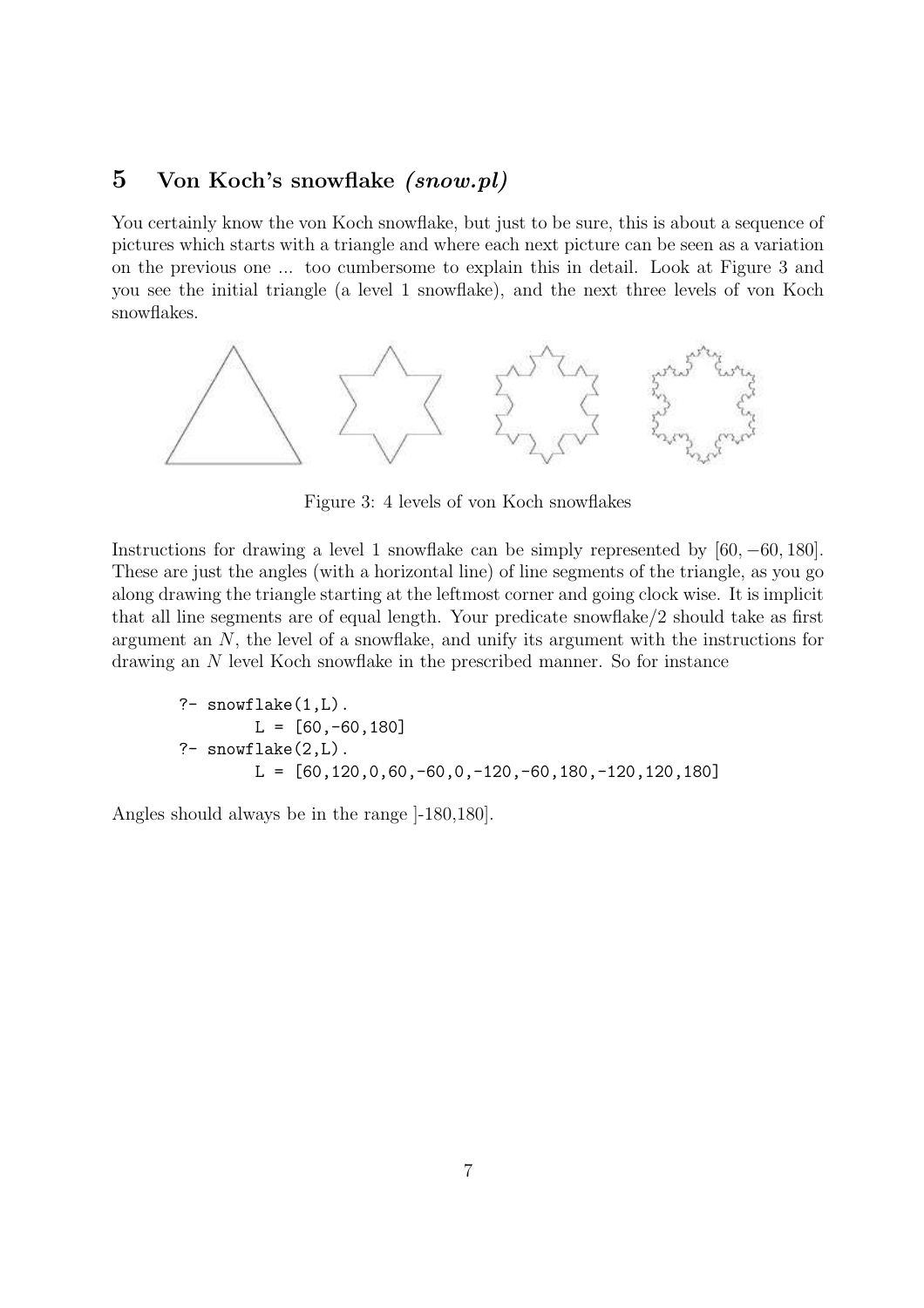#### 6 Ukodus (ukodus.pl)

You need to write a predicate ukodus/2 which solves the following puzzle: given a multi-set of numbers, (1) put them in a grid such that no column neither row contains twice the same number, and (2) such that the space occupied by the numbers is minimal. The first requirement is easy to fulfil: suppose the numbers 7, 7, 8 are given, then you can put them in a grid as in the left of Figure 4. However, that configuration occupies an enclosing rectangle (in this case it is a square) of size 9. If you put the numbers as in the right of Figure 4, they occupy only 4. That is also a minimum.



Figure 4: Putting [7,7,8] in a grid

The multi-set is given as a list of numbers, in the above example it could be any permutation of [1, 1, 2]. Your predicate ukodus/2 should unify its second argument with a configuration, whose representation is a list with elements of the form square $(X, Y, N)$  where  $(X, Y)$  are coordinates in the grid and N is the number you have put there. For instance, the left configuration in Figure 4 is represented by  $[square(1,1,7), square(2,2,7), square(3,3,8)]$ (or a permutation thereof). You are free to choose your origin and the direction in which your coordinates increase, so also  $[square(0,0,7), square(-1,-1,2,7), square(-2,-2,8)]$ would be ok. Here is one more example: input is  $[1,2,3,1,2,3,1,2,3,4]$ . Some configurations satisfying (1) are shown in Figure 5. The one on the right is an optimal one. You can also see that you don't have to make the filled out squares a connected set.

| 1123                                                                  | $\frac{1}{2}$ 1 $\frac{1}{2}$ $\frac{1}{3}$ $\frac{1}{1}$ $\frac{1}{1}$             | 1121314                                                               |
|-----------------------------------------------------------------------|-------------------------------------------------------------------------------------|-----------------------------------------------------------------------|
|                                                                       | $\frac{1}{1}$ $\frac{1}{1}$ $\frac{1}{2}$ $\frac{1}{3}$ $\frac{1}{1}$               | $\frac{1}{2}$ $\frac{1}{2}$ $\frac{1}{2}$ $\frac{1}{3}$ $\frac{1}{2}$ |
| $3112$ $172$                                                          | $\frac{1}{1}$ $\frac{1}{1}$ $\frac{1}{1}$ $\frac{1}{2}$ $\frac{1}{3}$ $\frac{1}{1}$ | $\frac{1}{2}$ 3 $\frac{1}{2}$ 1 $\frac{1}{2}$                         |
| $\frac{1}{1}$ $\frac{1}{1}$ $\frac{1}{1}$ $\frac{1}{2}$ $\frac{1}{3}$ | $\frac{1}{4}$ $\frac{1}{3}$ $\frac{1}{1}$ $\frac{1}{1}$ $\frac{1}{2}$               | $\frac{1}{2}$ 2 3 $\frac{1}{2}$ 1                                     |
| $Size = 24$                                                           | $Size = 20$                                                                         | $Size = 16$                                                           |

Figure 5: Putting [1,2,3,1,2,3,1,2,3,1,2,3,4] in a grid